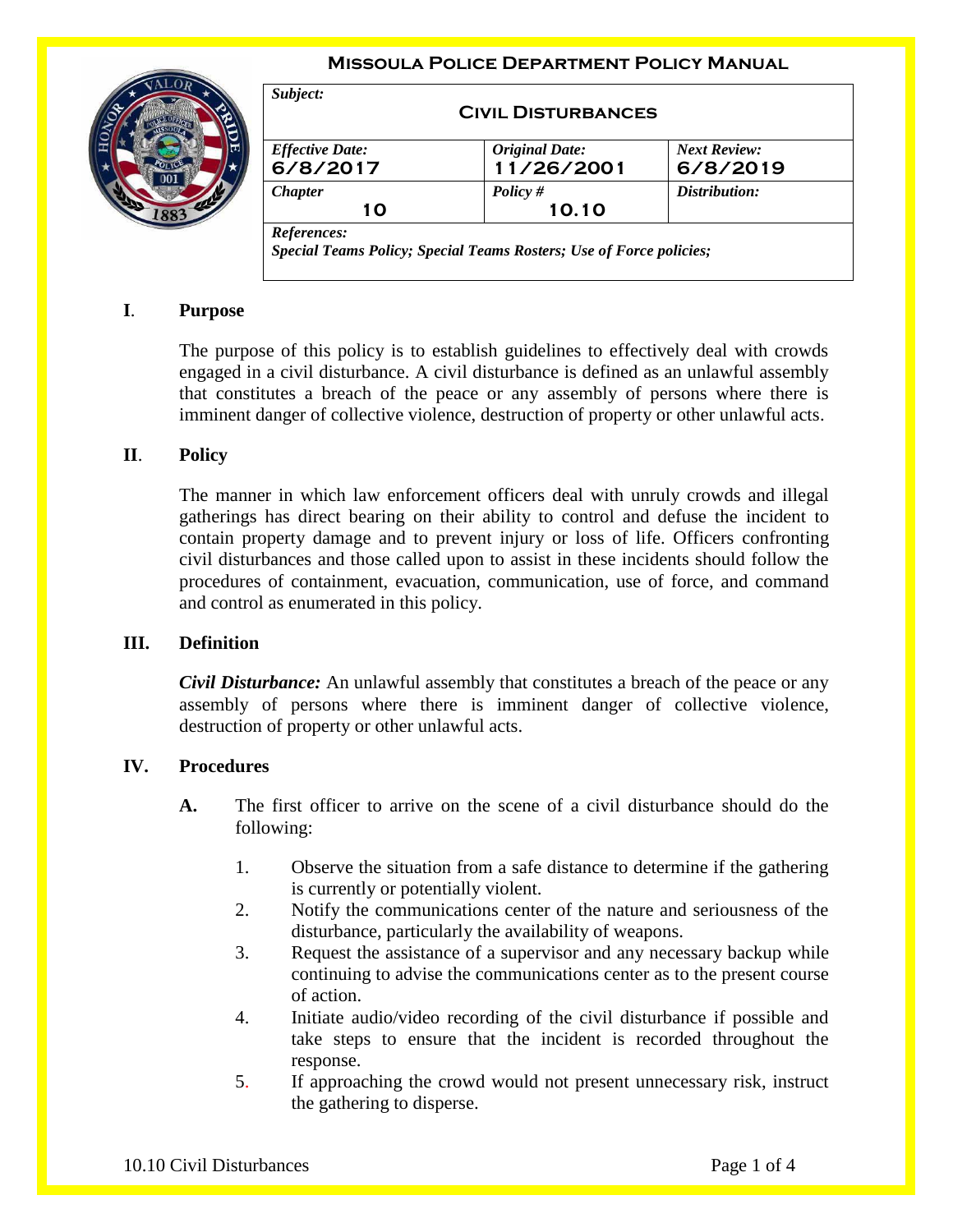- 6. Attempt to identify crowd leaders and any individuals personally engaged in criminal acts.
- B. The Shift Commander at the scene shall be the officer in charge (OIC). The OIC or other higher-ranking officer assuming command at the scene should take the following steps:
	- 1. Assess the immediate situation for seriousness and its potential for escalation. If the disturbance is minor in nature and adequate resources are available, efforts may be made to resolve the situations.
	- 2. Establish the number of personnel and equipment necessary to contain and disperse the disturbance and relay this information to the communications center. If necessary, OIC may request the department SWAT/Civil Disturbance Unit. This shall be done in accordance with the Missoula Police Department's *Special Teams Deployment policy, (#14.10).*
	- 3. Where necessary, ensure that appropriate notification is made to outside agencies to include the fire department, state and local law enforcement agencies, departmental officials, public information officer, the agencies' legal advisor and the local detention center.
	- 4. Establish a temporary command post based on proximity to the scene, availability of communications, available space and security from crowd participants.
	- 5. Establish an outer perimeter sufficient to contain the disturbance and prohibit entrance into the affected area.
	- 6. Ensure that observation is centered to identify agitators, leaders and individuals committing crimes, and to document and report on events as they happen. Photographic and videotape evidence of criminal acts and perpetrators should be generated whenever possible.
- C. **Command Options**: When adequate personnel and resources are in place, the OIC should attempt to establish communications with leaders of the disturbance and discuss actions necessary to disperse the crowd. Should the crowd fail to disperse in a prescribed manner, the OIC should be prepared to implement an appropriate tactical response such as:
	- 1. *Containment and dialogue*. The objective of containment and dialogue measures is merely to disperse the crowd. In so doing, the OIC should:
		- a. Establish contact with crowd leaders to assess their intentions and motivation and develop a trust relationship; and
		- b. Communicate to the participants that their assembly is in violation of the law and will not be tolerated, that the department wishes to resolve the incident peacefully and that acts of violence will be dealt with swiftly and decisively.
	- 2. *Physical arrest*. When appropriate, the OIC may order the arrest of crowd leaders, agitators or others engaged in unlawful conduct and will: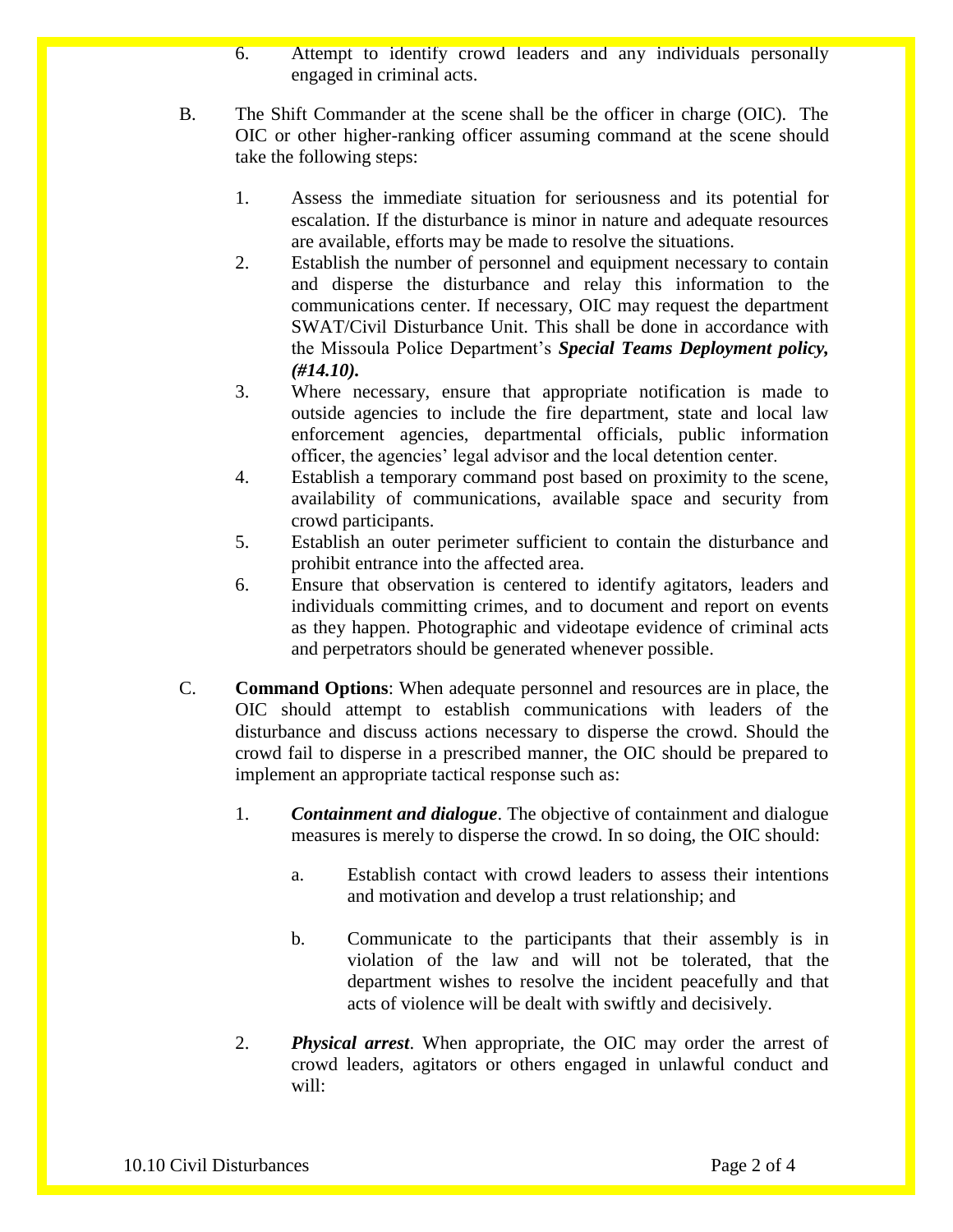- a. Ensure the appropriate use of tactical formations and availability of protective equipment for officers engaged in arrest procedures,
- b. Ensure the availability of transportation for arrestees, and
- c. Ensure that a backup team of officers is readily available, should assistance be required.
- 3. *Less Than-lethal force*. When physical presence, verbal commands and/or arrests fail to disperse the crowd, the OIC may use non-lethal force to accomplish these ends. In so doing, the OIC shall ensure such force is done in accordance with the Missoula Police Department's *Use of Force Policy, (#7.10 thru #7.40).* Additional considerations include:
	- a. That a clear path of escape is available for those who wish to flee the area.
	- b. The use of chemical agents or less-lethal devices must be coordinated and controlled.
	- c. Some forms of civil disobedience require the use of chemical agents to manage. The Missoula Police Department has two (2) types of chemical agents available, CS and OC. Both chemical agents have delivery and discharge systems that have advantages and disadvantages to their use and practicality. CS agents pose some significant decontamination issues. The tactics and use of OC and/or CS agent in crowd control management will be evaluated on a case-by-case basis, depending on facts and circumstances available to the officers. The on scene Commander will authorize and direct crowd control tactics and the use of chemical agents.
- 4. *Use of lethal force*. The use of lethal force in the control and dispersement of civil disturbances, as in other circumstances, is governed by this department's use-of-force policy.
- D. **Mass Arrest**: During the course of civil disturbances, it may be necessary to make arrests of numerous individuals over a relatively short period of time. In order for this process to be handled efficiently, safely and legally, the OIC should ensure that:
	- 1. An arrest team is designated to process all prisoners using the mass arrest cards for purposes of identification and transportation;
	- 2. An adequate number of vehicles are made available to remove the prisoners to the detention center;
	- 3. All injured prisoners or involved persons contaminated with chemical agents are provided adequate medical attention.
	- 4. All arrested juveniles are handled in accordance with this department's procedures for the arrest, transportation and detention of juveniles; and
	- 5. All evidence and weapons taken from arrestees are processed in accordance with this department's policy on the preservation and custody of evidence.